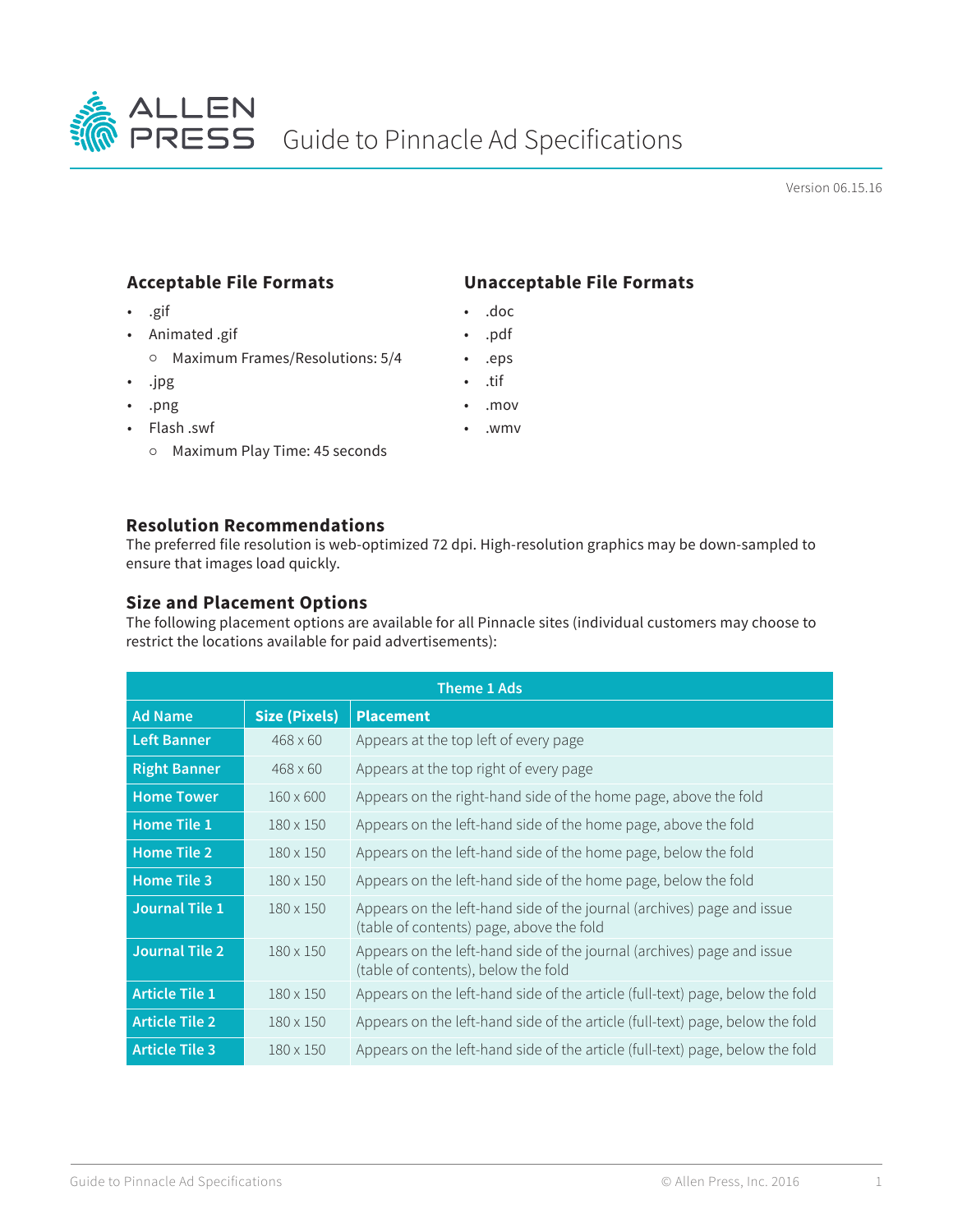| <b>Theme 2 Ads</b>    |                  |                                                                                                                     |  |  |
|-----------------------|------------------|---------------------------------------------------------------------------------------------------------------------|--|--|
| <b>Ad Name</b>        | Size (Pixels)    | <b>Placement</b>                                                                                                    |  |  |
| <b>Left Banner</b>    | $468 \times 60$  | Appears at the top left of every page                                                                               |  |  |
| <b>Right Banner</b>   | $238 \times 60$  | Appears at the top right of every page                                                                              |  |  |
| <b>Home Tower</b>     | $160 \times 600$ | Appears on the left-hand side of the home page, below the fold                                                      |  |  |
| <b>Home Tile 1</b>    | 180 x 150        | Appears on the left-hand side of the home page, above the fold                                                      |  |  |
| <b>Home Tile 2</b>    | 180 x 150        | Appears on the right-hand side of the home page, above the fold                                                     |  |  |
| <b>Home Tile 3</b>    | 180 x 150        | Appears on the right-hand side of the home page, below the fold                                                     |  |  |
| <b>Journal Tile 1</b> | 180 x 150        | Appears on the left-hand side of the journal (archives) page and issue<br>(table or contents) page, below the fold  |  |  |
| <b>Journal Tile 2</b> | 180 x 150        | Appears on the left-hand side of the journal (archives) page and issue<br>(table or contents) page, below the fold  |  |  |
| <b>Journal Tile 3</b> | 180 x 150        | Appears on the left-hand side of the journal (archives) page and issue<br>(table or contents) page, below the fold  |  |  |
| <b>Journal Tile 4</b> | 180 x 150        | Appears on the left-hand side of the journal (archives) page and issue<br>(table or contents) page, below the fold  |  |  |
| <b>Journal Tile 5</b> | 180 x 150        | Appears on the left-hand side of the journal (archives) page and issue<br>(table or contents) page, below the fold  |  |  |
| <b>Journal Tile 6</b> | 180 x 150        | Appears on the right-hand side of the journal (archives) page and issue<br>(table or contents) page, below the fold |  |  |
| <b>Journal Tile 7</b> | 180 x 150        | Appears on the right-hand side of the journal (archives) page and issue<br>(table or contents) page, below the fold |  |  |
| <b>Journal Tile 8</b> | 180 x 150        | Appears on the right-hand side of the journal (archives) page and issue<br>(table or contents) page, below the fold |  |  |
| <b>Article Tile 1</b> | $180 \times 150$ | Appears on the left-hand side of the article (full text) page, below the fold                                       |  |  |
| <b>Article Tile 2</b> | 180 x 150        | Appears on the left-hand side of the article (full text) page, below the fold                                       |  |  |
| <b>Article Tile 3</b> | 180 x 150        | Appears on the right-hand side of the article (full text) page, below the fold                                      |  |  |
| <b>Article Tile 4</b> | 180 x 150        | Appears on the right-hand side of the article (full text) page, below the fold                                      |  |  |

| Mobile Ads <sup>1</sup>                                   |                      |                                                                                                                             |  |  |
|-----------------------------------------------------------|----------------------|-----------------------------------------------------------------------------------------------------------------------------|--|--|
| <b>Ad Name</b>                                            | <b>Size (Pixels)</b> | <b>Placement</b>                                                                                                            |  |  |
| <b>Mobile-Article</b><br><b>Abstract Page</b>             | 640 x 96             | Appears at the top of the article abstract page - between Mobile-<br>General High Location and Mobile-General Low Location  |  |  |
| <b>Mobile-Article</b><br><b>Full Text Page</b>            | 640 x 96             | Appears at the top of the article full text page - between Mobile-<br>General High Location and Mobile-General Low Location |  |  |
| <b>Mobile-Books List</b><br>Home Page <sup>2</sup>        | 640 x 96             | Appears at the top of the book list page - between Mobile-General<br>High Location and Mobile-General Low Location          |  |  |
| <b>Mobile-Chapter</b><br><b>Abstract Page<sup>2</sup></b> | 640 x 96             | Appears at the top of the chapter abstract page - between Mobile-<br>General High Location and Mobile-General Low Location  |  |  |
| <b>Mobile-Chapter</b><br>Full Text Page <sup>2</sup>      | 640 x 96             | Appears at the top of the chapter full text page - between Mobile-<br>General High Location and Mobile-General Low Location |  |  |
| <b>Mobile-Favorites</b><br><b>List Home Page</b>          | 640 x 96             | Appears at the top of the favorites page - between Mobile-General<br>High Location and Mobile-General Low Location          |  |  |